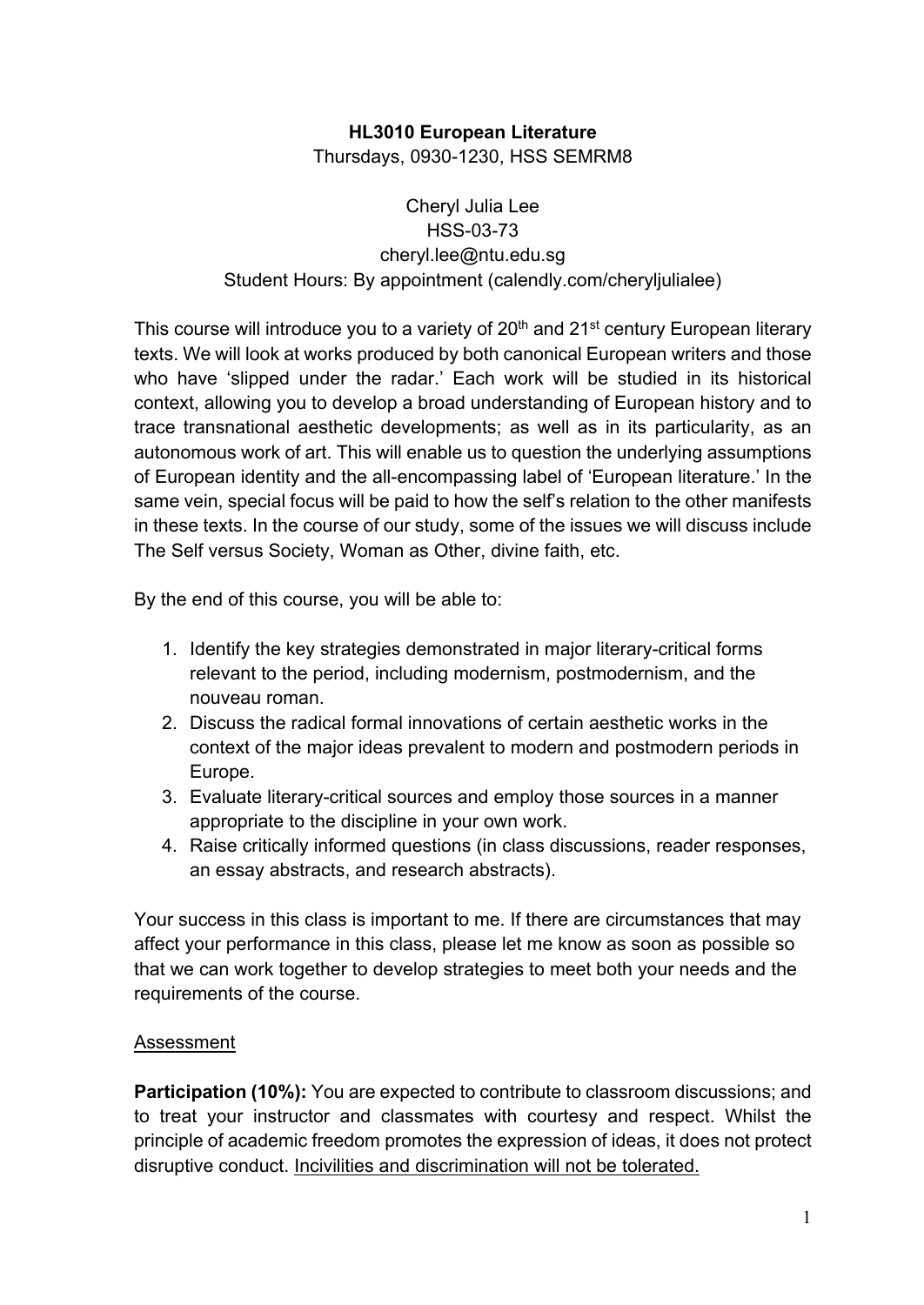**Reader Response (40%):** In the course of the semester, you will submit a minimum of 5 written responses to the texts studied. Hard copy, font size 12, Times New Roman, double-spaced, 500-800 words. Responses are due the week after the relevant seminar, at the start of the session. You are free to submit more than 5 responses, in which case the grades of your best 5 will be taken into account.

**Research Essay Abstract (10**%): You will construct an academic abstract in advance of writing your major research essay.

**Final Essay (40%):** Your argumentative essay will comprise 2000 words, including citations, on a subject agreed with the course coordinator.

### Core Texts:

Franz Kafka, *The Trial* (1925) Colette, *Chéri* (1920) Mikhail Bulgakov, *The Master and Margarita* (1967) Marguerite Duras and Alain Resnais, *Hiroshima Mon Amour* (1959) Ingmar Bergman, *Winter Light* (1963) Andrei Tarkovsky, *Stalker* (1979) Italo Calvino, *If on a winter's night a traveler* (1979) Aidan Higgins, *Bornholm Night-Ferry* (1983) Ali Smith, *How to be both* (2014)

Films are available in limited numbers in the Chinese library. Other readings will be made available.

#### **Schedule**

| Week 1             | Introduction                        |
|--------------------|-------------------------------------|
| Week 2             | <b>Charles Baudelaire</b>           |
|                    | Fernando Pessoa                     |
|                    | Anna Akhmatova                      |
| Week 3             | Franz Kafka, The Trial              |
| Week 4             | Colette, Cheri                      |
| Week 5             | Mikhail Bulgakov, The Master and    |
|                    | Margarita                           |
| Week 6             | Mikhail Bulgakov, The Master and    |
|                    | Margarita                           |
| Week 7             | Paul Celan                          |
|                    | Marguerite Duras and Alain Resnais, |
|                    | Hiroshima Mon Amour                 |
| <b>Recess Week</b> |                                     |
| Week 8             | Le nouveau roman (extracts)         |